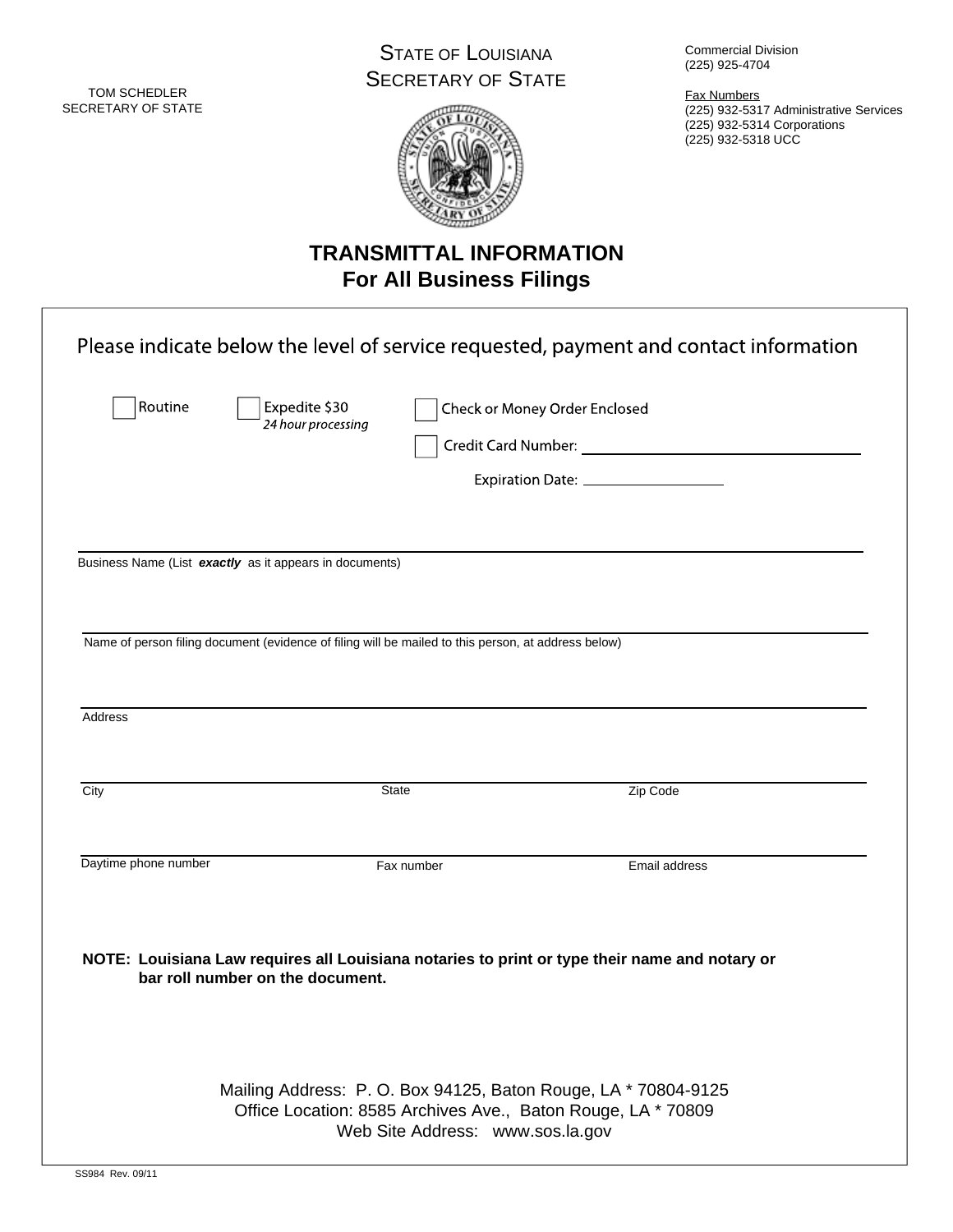| <b>Tom Schedler</b><br><b>Secretary of State</b> | <b>CORPORATION/LIMITED LIABILITY COMPANY SUPPLEMENTAL</b><br><b>INITIAL REPORT</b><br>(R.S. 12:25 & R.S. 12:1305)                                          |      |                   |                                                                                                                                 |  |  |
|--------------------------------------------------|------------------------------------------------------------------------------------------------------------------------------------------------------------|------|-------------------|---------------------------------------------------------------------------------------------------------------------------------|--|--|
|                                                  | Enclose \$25.00 filing fee<br>Make remittance payable to<br><b>Secretary of State</b><br><b>Do Not Send Cash</b>                                           |      | <b>Return to:</b> | <b>Commercial Division</b><br>P. O. Box 94125<br>Baton Rouge, LA 70804-9125<br>Phone (225) 925-4704<br>Web Site: www.sos.la.gov |  |  |
|                                                  | 1. The name of this company is:                                                                                                                            |      |                   |                                                                                                                                 |  |  |
|                                                  | 2. The names and municipal addresses (not a P.O. Box only) of the first directors (corporation) or<br>managers or members (limited liability company) are: |      |                   |                                                                                                                                 |  |  |
| Name                                             |                                                                                                                                                            |      |                   |                                                                                                                                 |  |  |
| Address                                          |                                                                                                                                                            |      |                   |                                                                                                                                 |  |  |
| Name                                             |                                                                                                                                                            |      |                   |                                                                                                                                 |  |  |
| Address                                          |                                                                                                                                                            |      |                   |                                                                                                                                 |  |  |
| Name                                             |                                                                                                                                                            |      |                   |                                                                                                                                 |  |  |
| Address                                          |                                                                                                                                                            |      |                   |                                                                                                                                 |  |  |
| Name                                             |                                                                                                                                                            |      |                   |                                                                                                                                 |  |  |
| Address                                          |                                                                                                                                                            |      |                   |                                                                                                                                 |  |  |
| Corporations:<br>LLC:                            | To be signed by incorporator(s) or shareholder(s):<br>To be signed by each person who signed the Articles of Organization:                                 |      |                   |                                                                                                                                 |  |  |
|                                                  |                                                                                                                                                            |      |                   |                                                                                                                                 |  |  |
|                                                  |                                                                                                                                                            |      |                   |                                                                                                                                 |  |  |
|                                                  |                                                                                                                                                            |      |                   |                                                                                                                                 |  |  |
|                                                  |                                                                                                                                                            | Date |                   |                                                                                                                                 |  |  |